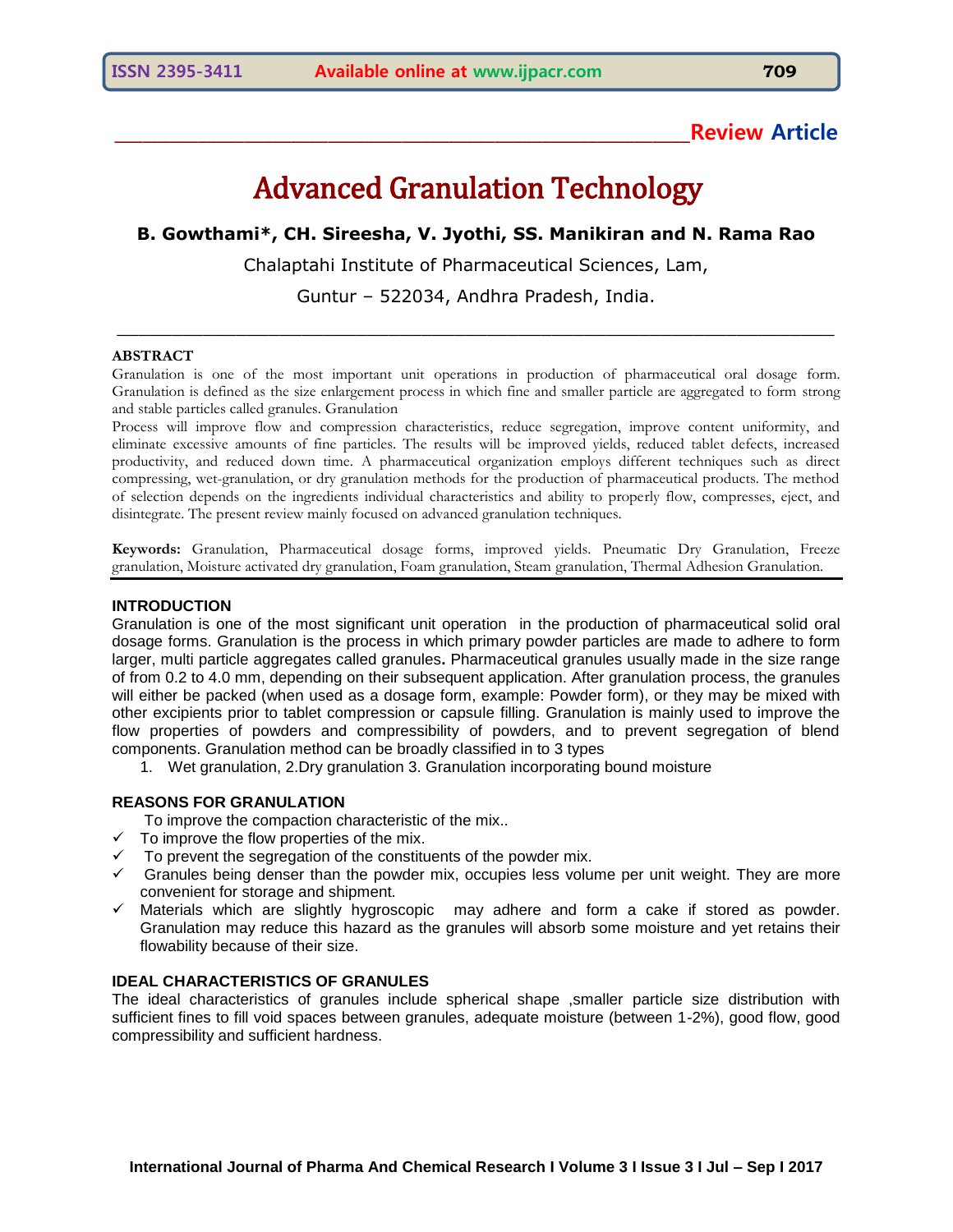# **RECENT ADVANCES IN GRANULATION TECHNOLOGIES ARE**

# **1) Pneumatic Dry Granulation (PDG)**

# **The PDG Technology:**

- $\checkmark$  It can produce porous granules with excellent compressibility and flowability properties.
- $\checkmark$  It works on the basis of pneumatic dry granulation principle, a novel dry method for automatic or semiautomatic production of granules,
- $\checkmark$  It enables flexible modification of processing variables such as drug load, disintegration time and tablet hardness.



#### **It Is possible to achieve**

- $\Box$  Incorporation of high dose drugs, even with difficult' APIs and combination formulas.
- □ Taste masking.
- $\square$  Excellent stability.
- $\Box$  It is compatible with other techniques, such as sustained release, fast release, etc.
- $\Box$  It is the matter of more number of patent applications and
- $\Box$  It is suitable for thermo sensitive and moisture.

# **GRANULATION**

The pneumatic dry granulation process can granulate virtually any pharmaceutical solid dosage ingredient. The granulated material has exceptionally good flowability, and compressibility properties. PDG Technology has been used with superior results in developing fast-release, controlled-release, fixed-dose,and orally disintegrating tablets. The technology is applicable to practically any solid dosage pharmaceutical product.

# **Pneumatic Dry Granulation Replaces Wet Granulation**

Today, wet granulation is the most commonly used granulation method. Formulation teams will usually target a direct compression or dry granulation formulation where possible but in approximately 80% of the cases they end up with a wet granulation formulation due to processing issues.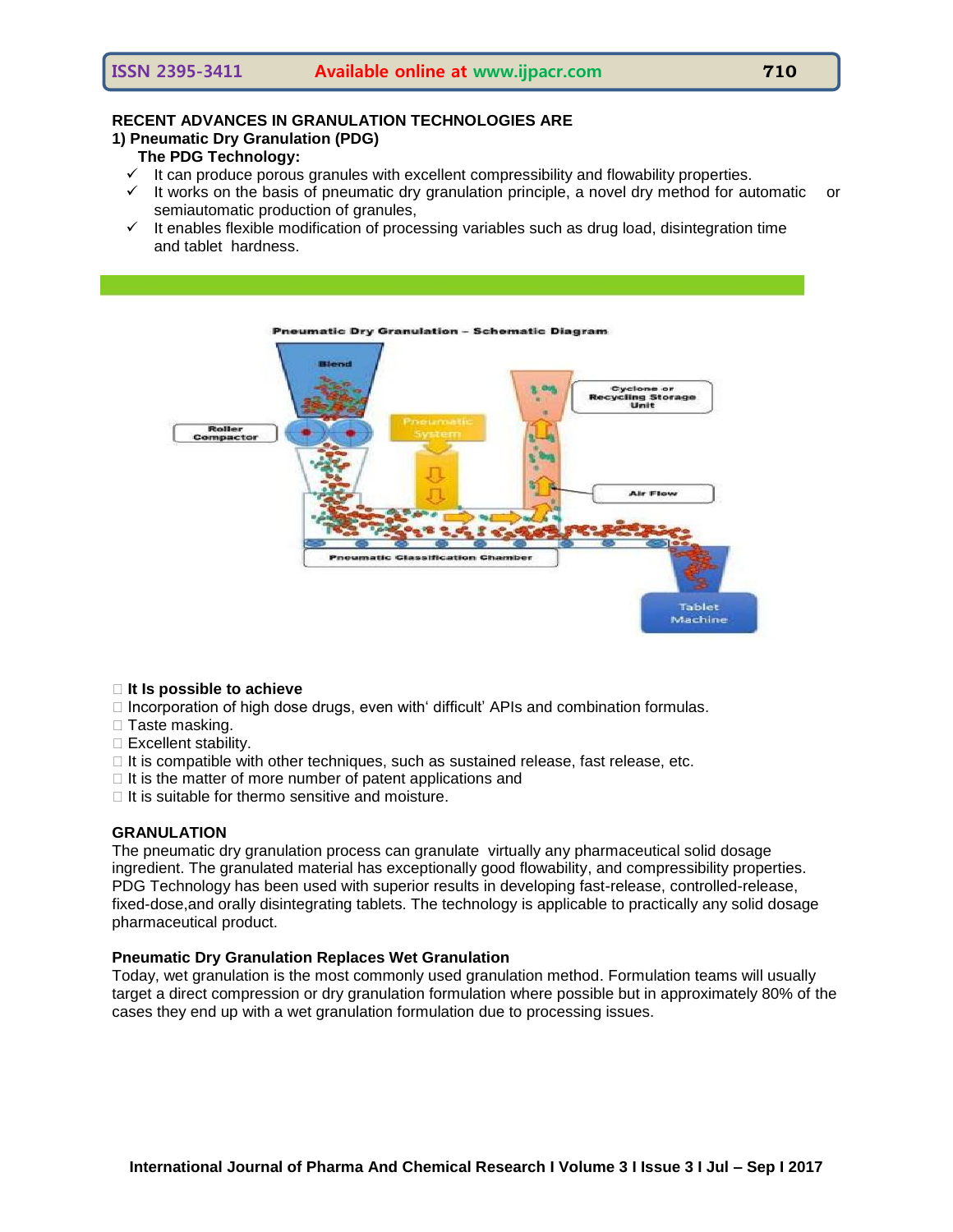**PDG Technology** 



| Mixing          |
|-----------------|
| Wet Granulation |
| Wet Milling     |
| Drying          |
| Milling         |
| Mixing          |
| Compression     |

Wet Granulation

# **Fig. 1: PDG Technology and wet granulation comparison**

Wet granulation is also unsuitable for moisture sensitive and heat sensitive drugs, it is more expensive than dry granulation, it is relatively labour intensive and can take a long time. There are a large number of process steps and each step requires qualification, cleaning, and cleaning

validation, high material losses can be incurred because of the transfer between stages, there is the need for long drying times. Scale up is usually an issue, and there are considerable capital requirements. PDG Technology solves the above problems. PDG Technology granules have excellent properties compared to wet granulation, dry granulation and direct compression. At the same time, the granules show both high compressibility and flowability. The results can

be archived without using exotic and expensive excipients.

# **Advantages of PDG Technology**

The PDG Technology has a number of advantages

- $\checkmark$  Good granulation results even at high drug loading have been achieved even with material known to be historically difficult to handle.
- $\checkmark$  Faster speed of manufacturing compared with wet granulation.
- $\checkmark$  Lower cost of manufacturing compared with wet granulation
- $\checkmark$  The system is closed offering safety advantages due to low dust levels and potential for sterile production or handling of toxic materials.
- The end products are very stable shelf life may be enhanced,
- $\checkmark$  Little or no waste of material.

# **2) FOAM BINDER TECHNOLOGY**



Foam binder technology for the development of novel foamed binder technology deserves for The DowChemical Company can help to achieve faster,simpler, and safer wet granulation processing.The formulation scientists of Dow Chemical Company have proven the binder distribution in the formulation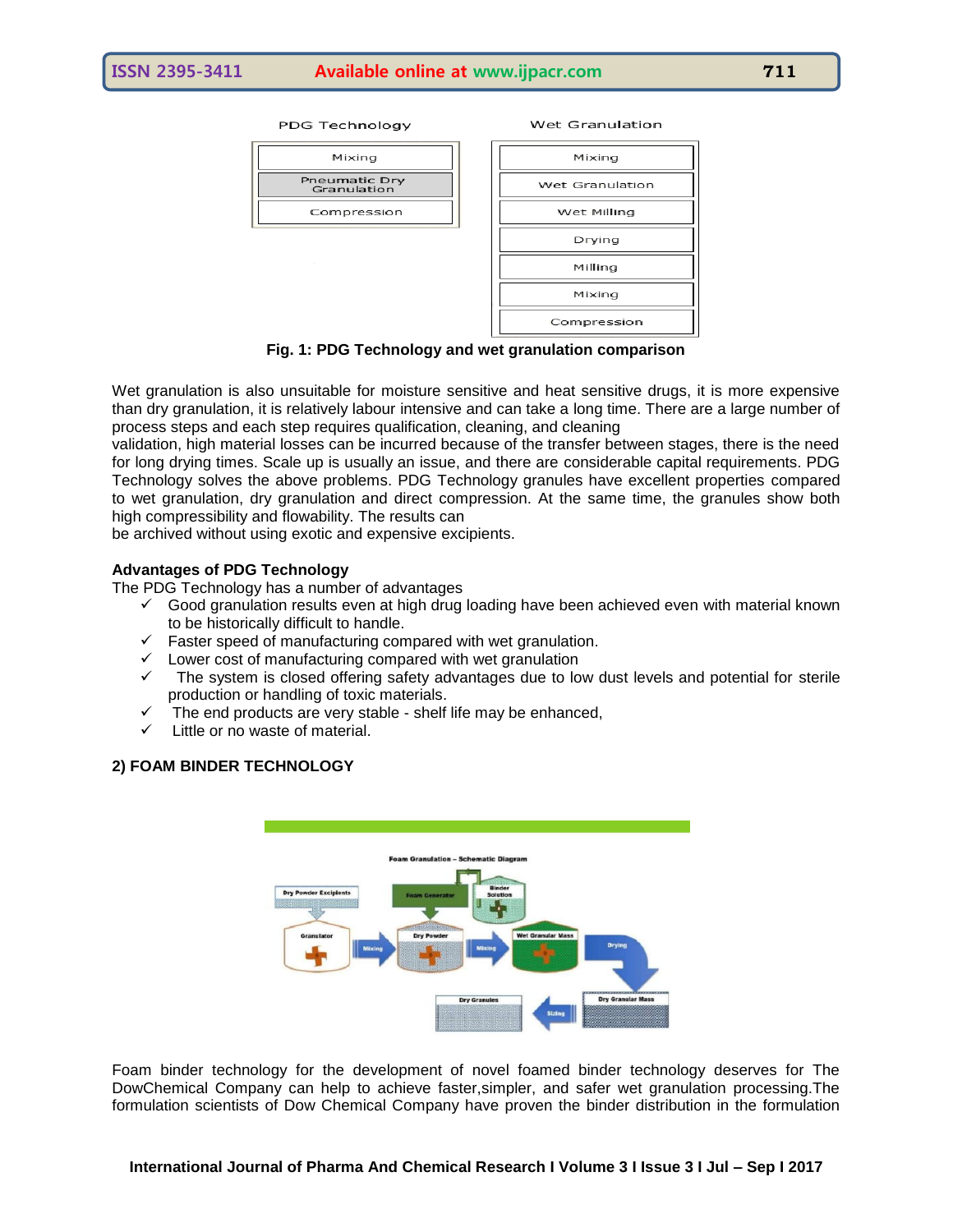material using METHOCEL polymers and resulted with excellent processing advantages. When compared to traditional spray processing, this novel technology offers shorten processing times by reducing water requirements. It can speed up granulation processing and improve reproducibility through more uniform binder distribution. Inspite of that, it avoids usage of spray nozzles and their many variables in granulation processing equipment. Foam processing also offers better end point determinations and reduced equipment clean-up time. Foamed binder processing offers many key advantages, doesn't demand new equipment or radical changes in processing techniques. It can very easily use it with familiar high shear, low shear, or fluid bed granulation equipment, in both laboratory and large-scale production. handling of potent drug .compounds.

#### **HOW THE FOAM BINDER WORKS**

Foam granulation takes advantage of the tremendous increase in the liquid surface area and volume of polymeric binder foams to improve the distribution of the water/binder system throughout the powder bed of a solid dose pharmaceutical formulation. A simple foam generation apparatus is used to incorporate air into a conventional water-soluble polymeric excipients binder such as METHOCEL hypromellose (hydroxypropyl methylcellulose). The resulting foam has a consistency like shaving cream. Hypromellose polymers are ideal candidates for this technology because they are excellent film formers and create exceptionally stable foams. In a small-scale laboratory setting or in a full-scale production setting, the foam generator can be connected directly to high-shear, low-shear, or fluid bed granulation equipment.

## **Extremely efficient binder delivery and particle coverage**

The key to the effectiveness of foam binder performance is rapid and extremely efficient particle coverage. Compared to sprayed liquid binders, foamed binders offer much higher surface area, and they spread very rapidly and evenly over powder surfaces. The foamed binders and the powder particles show excellent mutual flow through one another. The foam binder also shows a low soak: spread ratio, so particle surfaces are quickly and completely covered. By contrast, spraying is a cumulative process that begins with small liquid droplets "dappling" particle surfaces

until enough binder liquid accumulates to initiate particle agglomeration. Spraying requires considerably more water and processing time than a foamed binder to achieve particle agglomeration. The foam binder technology also eliminates the need for spray nozzles and all of their attendant variables, such as nozzle configuration, distance from the moving powder bed, spray patterns, clogging, droplet size, and droplet distribution. The dilute binder solutions are easy to handle in processing. Overall, foam binder processing is easier, faster, and allows safer

handling of potent drug compounds.



#### **Fig.: Foamed Binder**

#### **3) Freeze Granulation Technology**

The credentials for development of this novel alternate technique reserves for Swedish Ceramic Institute (SCI).This type of granulation enables production of dry granules from suspension. Here the mechanism of granulation includes powder suspension is sprayed into liquid nitrogen and the drops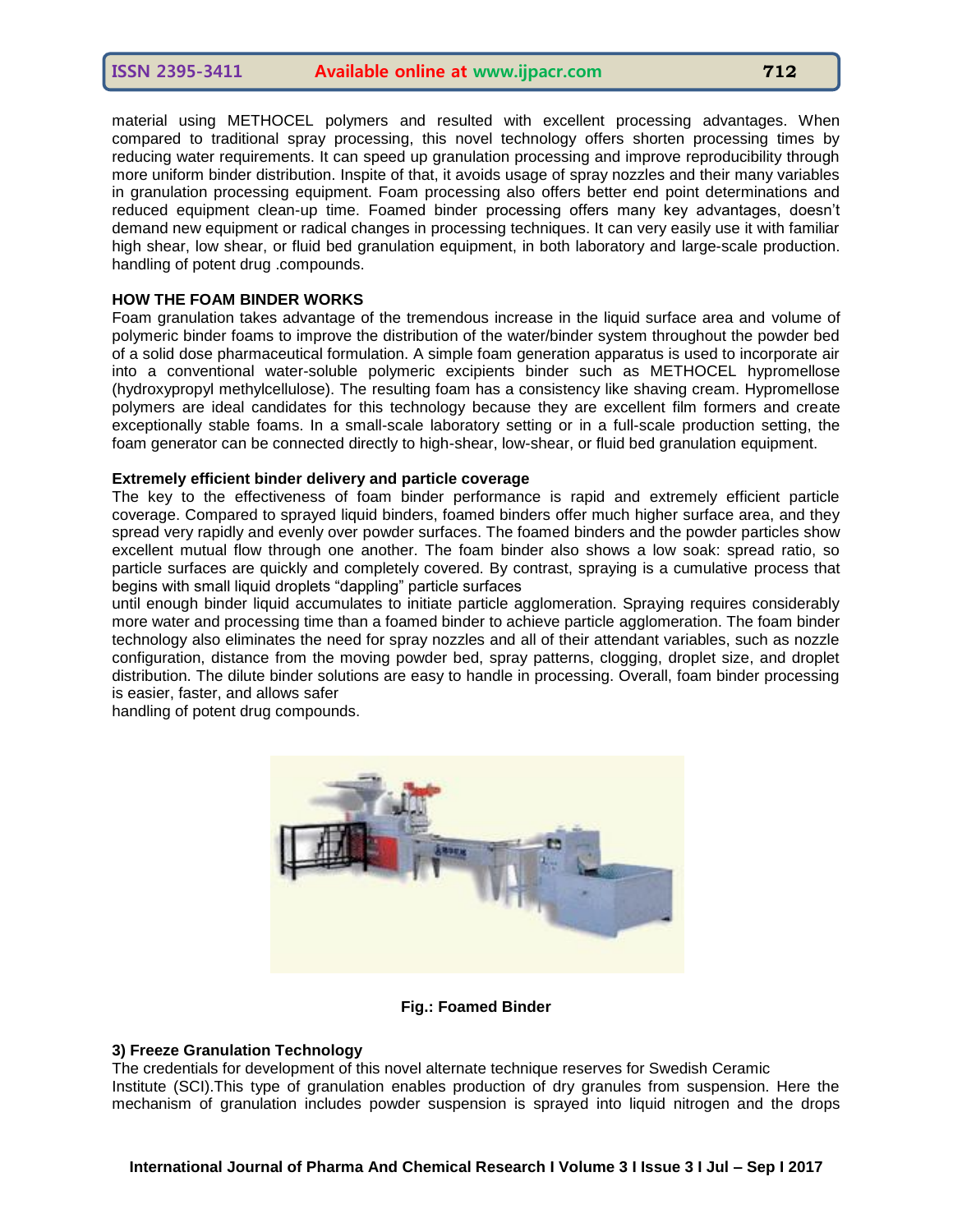(granules) are instantaneously frozen. Subsequently the granules are dried by sublimation of the ice without any segregation effects as in the case of traditional drying in air.



Liquid nitrogen (- 196°C)

The resulting granules will be spherical free flowing with optimal homogeneity. In spite of high degree of homogeneity freeze granulation offers several advantages:

- It regulates the density of granules by the solid content of the suspension.
- Serious oxidation of non-oxides and metals are prevented as there is mild drying.
- No cavities in the granules.
- Very high yield of material is obtained.
- Possibility of recycling of organic solvents.
- Easy to clean the equipment.
- Reproducibility in production small (50-100 ml suspension) and large quantities of granules.

# **4)Melt Granulation Technology:**

This technology is also called as thermoplastic cgranulation or melt agglomeration as the granules are obtained by the addition of either a molten binder or solid binder which melts during the process. **Principle:** The process of granulation consists of combination of three phases:

I. Wetting and nucleation

- II. Coalescence step
- III. Attrition and breakage.

# **Wetting and nucleation step**

• During the nucleation step the binder comes into contact with the powder bed and some liquid bridges are formed, leading to the formation of small agglomerates.

Two nucleation mechanisms are proposed by Schafer and Mathiesen.

I. Immersion

II. Distribution

#### **Immersion**

 $\square$  When the size of molten binder droplets is greater than that of fine solid particles, it leads to nucleation.

□□This process proceeds by depositing fine solid particles onto the surfaces of molten binder droplets.

# **Distribution**

□□The molten binding liquid is distributed onto the surfaces of fine solid particles.

□□The collision of the wetted particles leads to nuclei formation.

□□Smaller the binder droplet size, low binder viscosity and high shearing forces are favorable conditions for nucleation by distribution method.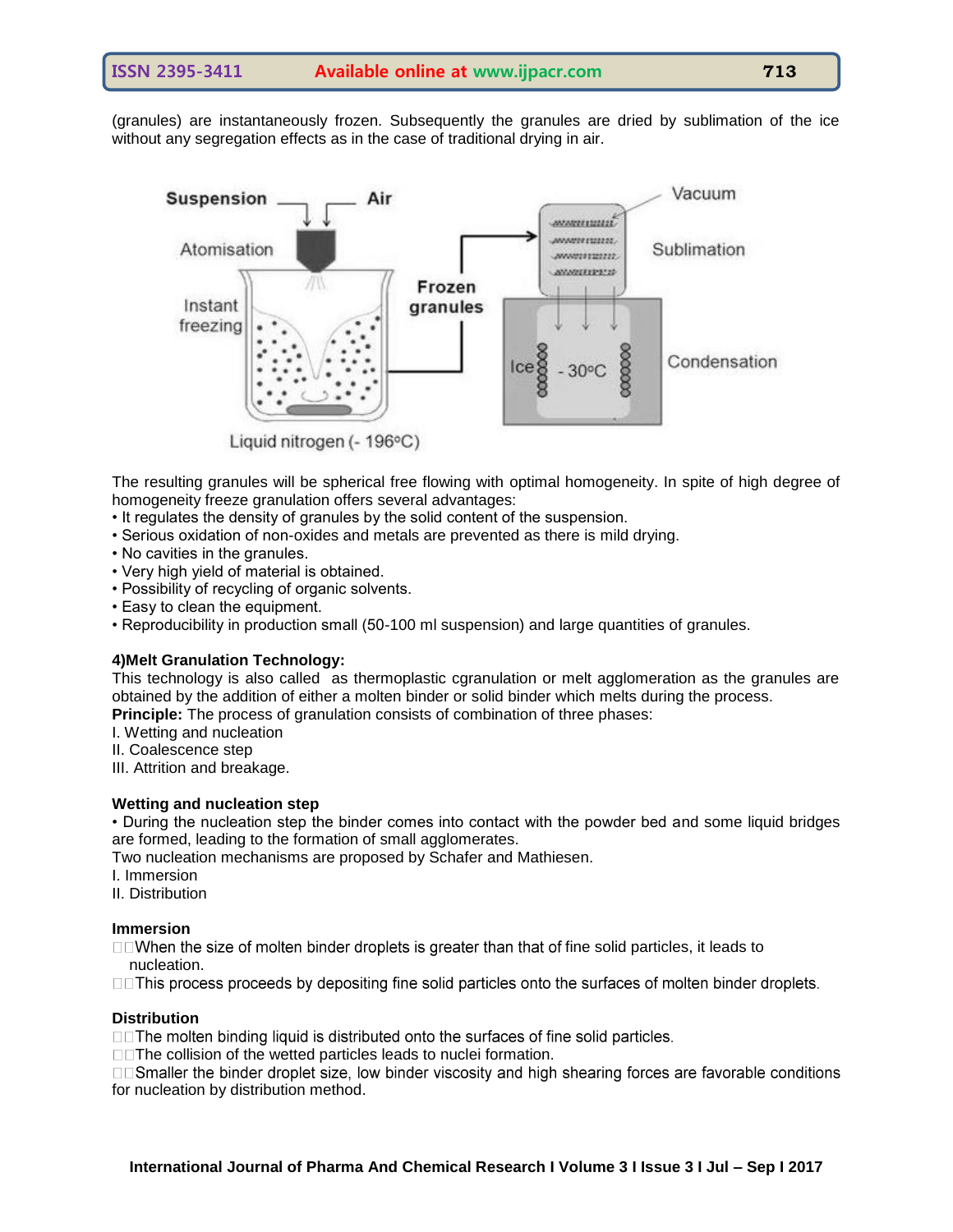# **ISSN 2395-3411 Available online at www.ijpacr.com 714**



# **Coalescence steps**

 $\Box$  The have residual surface liquid to promote successful fusion of nuclei. □□Plasticity to the nuclei is imparted to the surface liquid which is necessary for the deformation of nuclei surface for coalescence as well as promoting the rounding of granulation.

## **Attrition- breakage step**

□□This is the phenomenon of granulation fragmentation in that are solidified by tray cooling to ambient temperature without the need for drying by a tumbling process.

 $\square$  Breakage plays an essential role by affecting the properties of melt granulation during the granulation phase.

# **Requirements of melt granulation**

□□10-30% w/w of meltable binder with respect to that of fine particles is generally used.

□□Meltable binder used in this has a melting point within a range of 50-100 °C.

**IDFor immediate release dosage forms, hydrophilic molecules are used while for prolonged release** dosage forms, hydrophobic molecules are used Melting point of fine particles used should be at least 20°C higher than that of the maximum processing temperature.

#### **Requirements for meltable binders**

□□It should be solid at room temperature and has melting point ranging from 10 and 80°C.

□□These binders should be physically and chemically stable.

□□HLB should ensure the correct release of active substance.

There are two types of meltable binders:-

□□Hydrophilic meltable binders

□□Hydrophobic meltable binders



**Fig. 4: Modes of distribution**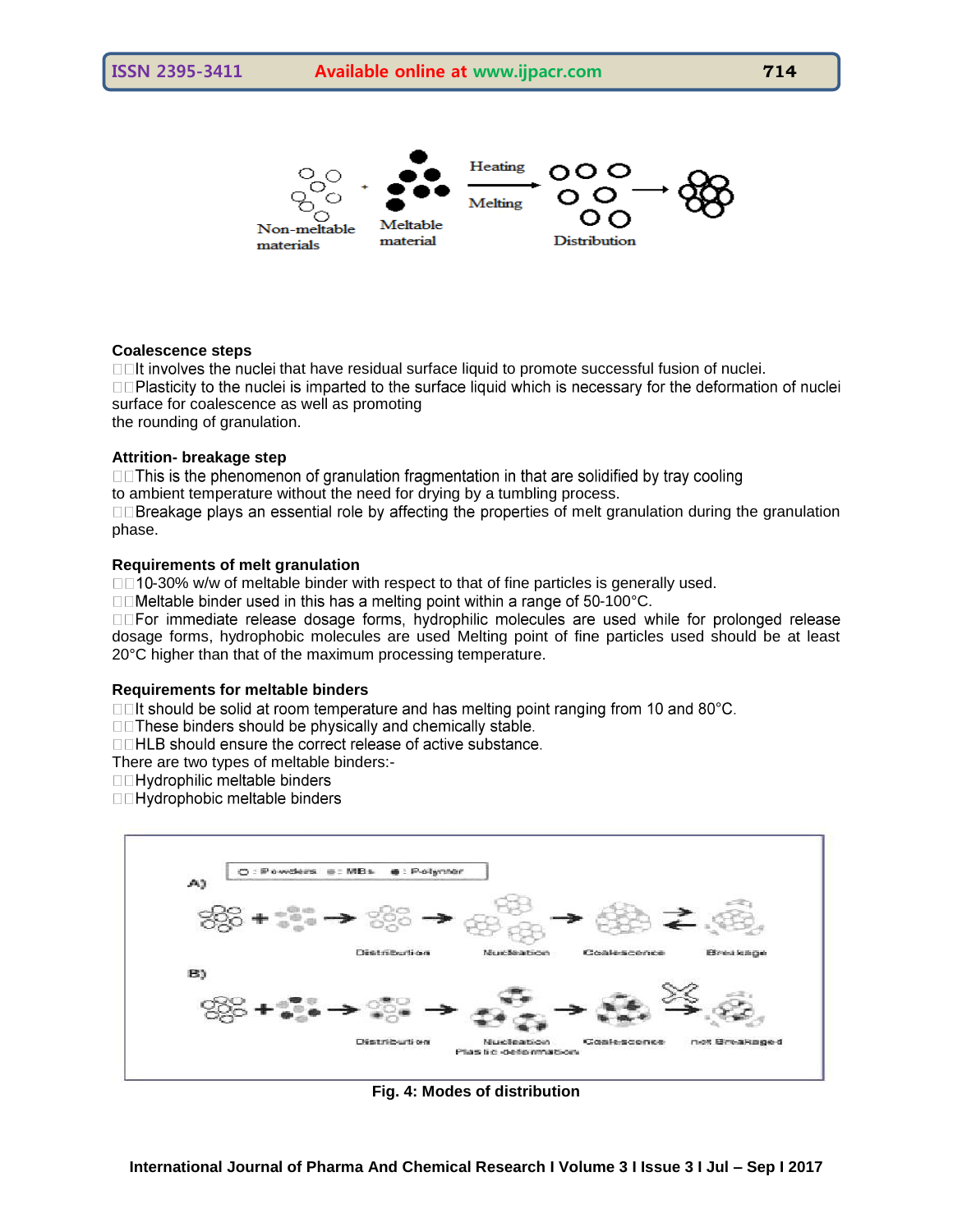# **Ideal characteristics of Meltable binders**

1. Meltable binders should be solid at room temperature and the melting point should lie between 40 to 60° C.

2. The HLB value of the binder should ensure correct release of the active ingredient.

#### **Advantages**

 $\square$  No solvent is used and the processing steps needed are fewer thereby eliminating the time consuming drying steps.

□□ There is uniform dispersion of fine particles and it offers good stability at varying pH and moisture.

 $\square$  They can be applied safely in humans due to their non swellable and water insoluble nature .

**Table 1: List of Binders.**

#### **Hydrophilic meltable binders generally used in the melt granulation technique.**

#### **Hydrophilic Meltable Binder Typical Melting Range (°C)**

50/13 44-50 188 50.9

| Gelucire              | 50/13 44- |
|-----------------------|-----------|
| Poloxamer             | 188 50.9  |
| Polyethylene glycols: |           |
| PEG 2000              | 42-53     |
| PEG 3000              | 48-63     |
| PEG 6000              | 49-63     |
| PEG 8000              | 54-63     |

**Melt Granulation - Schematic Diagram** 



**5) Steam granulation** *:* It is modification of wet granulation. Here steam is used as a binder instead of water.

• In this method of granulating particles involves the injection of the required amount of liquid in the form of steam.

• This steam injection method, which employs steam at a temperature of about 150° C., tends to produce local overheating and excessive wetting of the particles in the vicinity of the steam nozzles, there by causing the formation of lumps in the granulated product.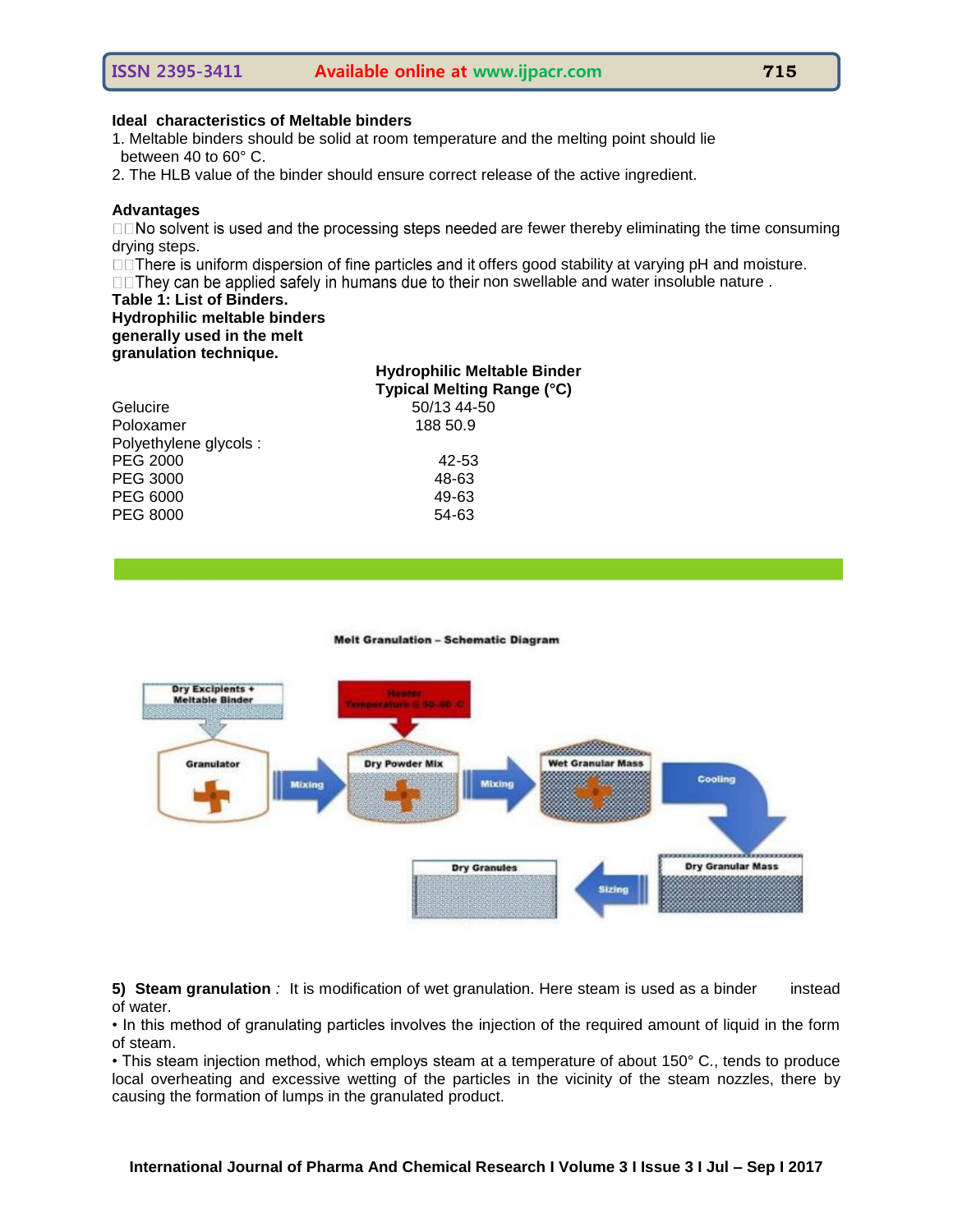

Non-meltable material

Meltable material

Seed

# **Advantages**

- Higher distribution uniformity,
- \_ Higher diffusion rate into powders,
- Steam granules are more spherical
- \_ Have large surface area hence increased dissolution rate of the drug from granules,
- \_ Processing time is shorter therefore more number of tablets are produced per batch,
- \_ Compared to the use of organic solvent water vapor is environmentally friendly,

# **6. Moisture Activated Dry Granulation (MADG)**

• In this method moisture is used to activate the granules formation but the granules drying step is not necessary due to moisture absorbing material such as MCC.

• The moisture-activated dry granulation process consists of two steps, wet agglomeration of the powder mixture followed by moisture absorption stages.

• A small amount of water (1–4%) is added first to agglomerate the mixture of the API, a binder, and excipients. Moisture absorbing material such as MCC and potato starch is then added to absorb any excessive moisture.

**Fig.:** Flow diagram of moisture activated dry granulation process.

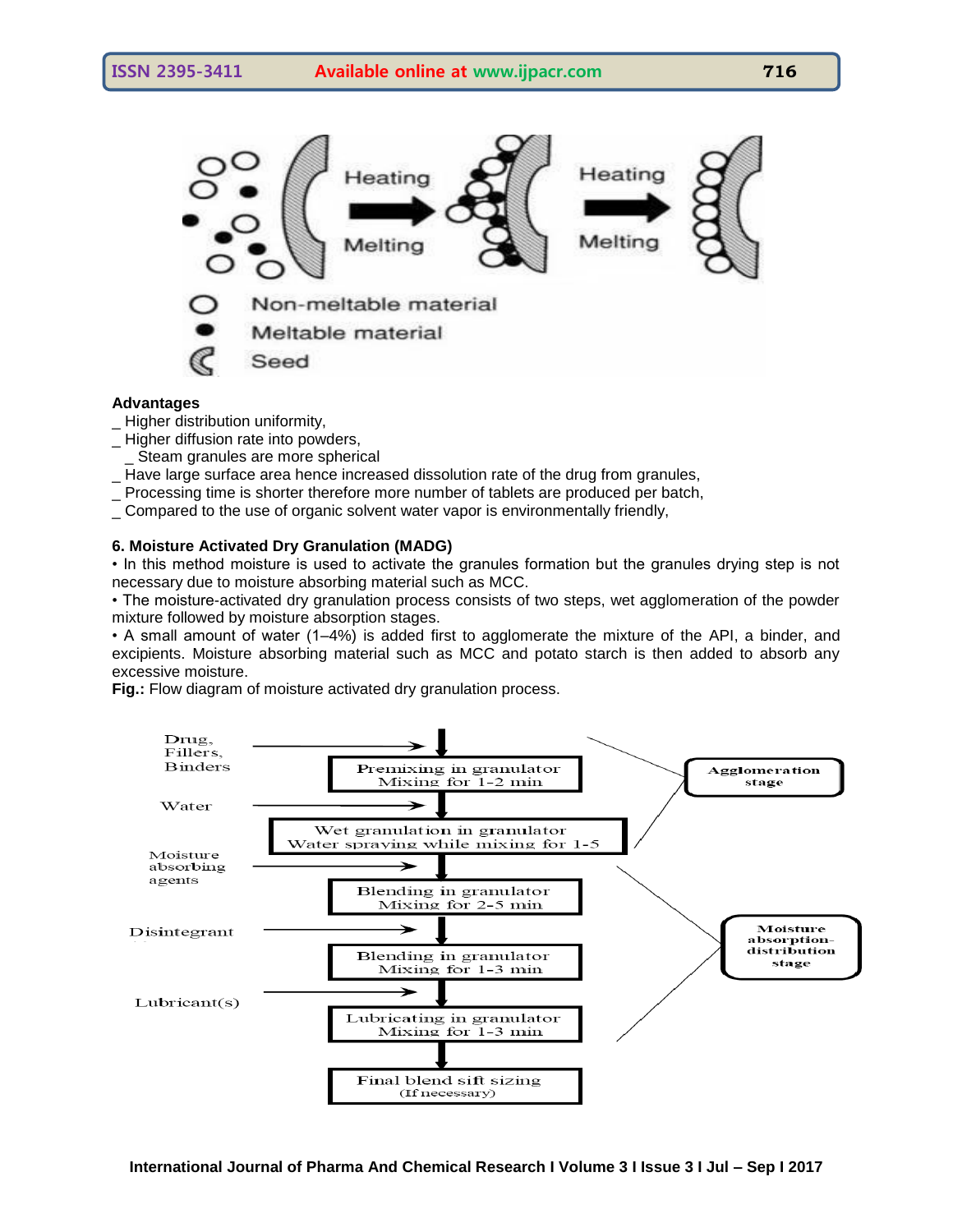After mixing with a lubricant, the resulting mixture can then be compressed directly into tablets. Hence, this process offers the advantage of wet granulation is that eliminates the need for a drying step.

• MCC, potato starch, or a mixture of 50% of each was used as moisture absorbing material.FMC

Biopolymer has introduced two new excipient products to the Pharma market: Avicel HFE-102 and Avicel PH-200 LM, which are based on already existing excipients but have been generated to produce a different entity with improved benefits . Avicel PH-200 LM, based on microcrystalline cellulose (MCC), has been formulated to reduce the amount of water added to the granulation process Avicel PH-200 LM is a step up from FMC Biopolymer's Avicel PH-200

which had a moisture level of five per cent. The new product has a moisture level of no more than 1.5 per cent and can absorb approximately three to four times as much water from the granule. This advantage, along with enabling the use of MADG, meant the use of Avicel PH-

200 LM could eliminate the extra steps of milling, drying and screening, thereby reducing manufacturing costs and energy used. The process also produced larger particle size for optimal flow. This increases efficiencies to the manufacturing process. It takes aspects of wet granulation but eliminates the drawbacks of it. Also be useful for the use of active pharmaceutical ingredients (APIs) which were sensitive to moisture. Avicel HFE-102 is a new, proprietary co-spray dried MCC/mannitol high functionality binding excipient for direct compression. The co-spray drying added extra benefits to the excipient as it changed its properties combining the high compressibility of MCC and the low lubricant sensitivity of Mannitol.

The outcome was a harder, less friable and faster disintegrating tablet.

## **Advantage**

 $\square$ It utilizes very little granulating fluid.

□□It decreases drying time and produces granules with excellent flow ability.

 $\square$  Single production equipment (high shear granulator)

 $\square$  No equipment change

 $\Box$  Lower tablet capping

No over and under granulation.

## **7. Granulex® Technology**

The Granurex® precisely and consistently performs both coating and powder layering processes. In the pictures to the right, multiple coating and powder (ingredient) layers

demonstrate the accuracy and control of a Granurex® rotor processor, including the creation of the nonpareil.



**Fig.: Granurex® Technology: Precision coating and powder layering Processes.**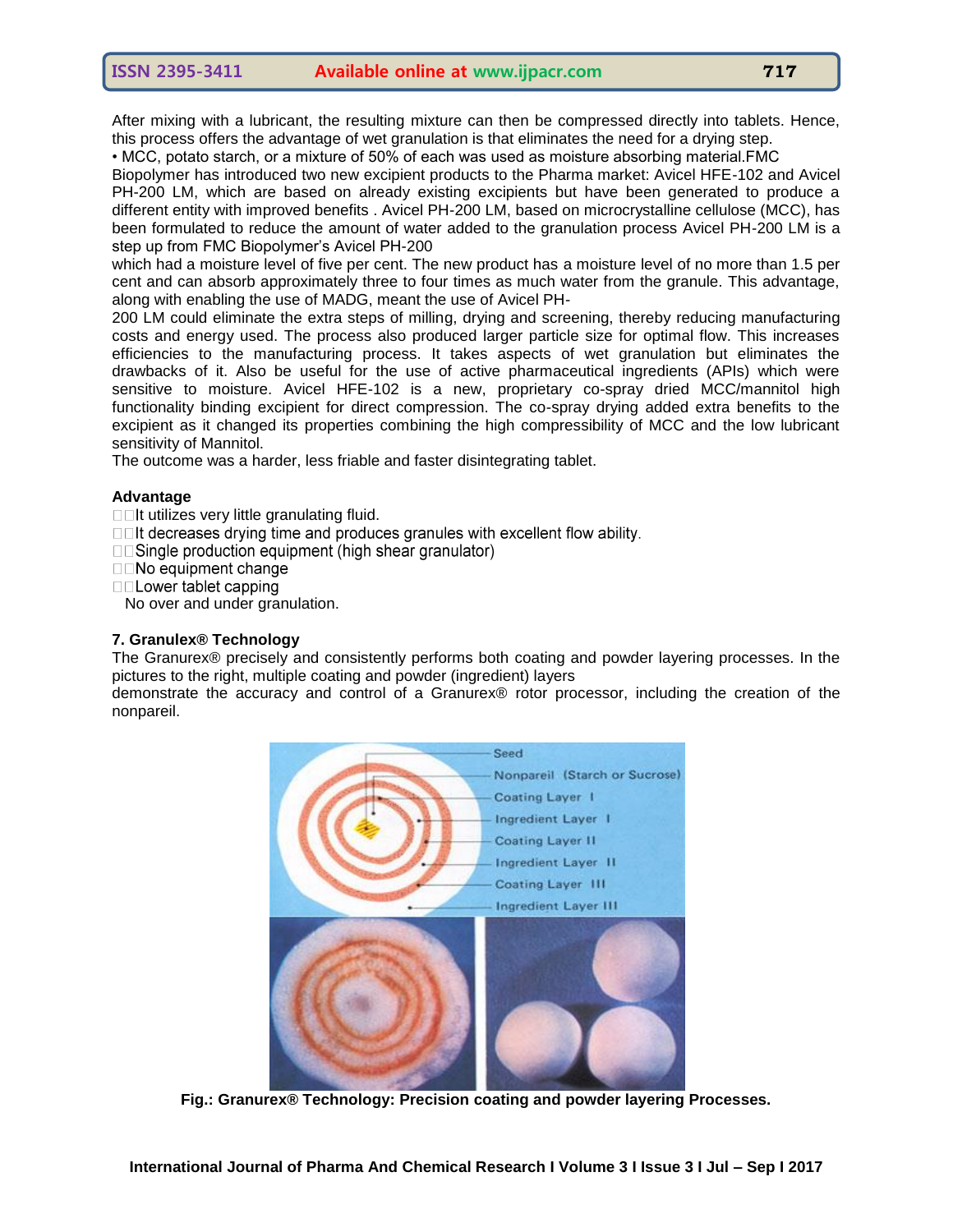#### **Key feature**

#### **Unique, efficient granulation processes**

Granules produced by the Granurex® are dense and spherical in shape. The Vector Corporation demonstrated that the Granurex® processes of Ciprofloxacin from a 7 μm poorly flowing powder to 200 μm granules with excellent flow characteristics.

**One pot processing:** A patented feature of the granulator Granurex® (Figure ) is having unique ability to dry product within the same processing chamber. This unique drying method, combined with 12 bar construction, provides a true one-pot system, ideal for manufacturing highly potent and expensive pharmaceutical compounds.



**Fig.: Onepot processing.**

**Increased batch capacities:** In comparison to traditional rotor processors, the patented conical rotor plate (Figure ) has tremendous capacity in increasing the batch capacity. The designed machine contains the product within the processing area and the peripheral spray guns are embedded into the product, which provides accurate coating with minimal spraying effect.



**Fig.: Increased batch capacities**

**Maximum process flexibility:** The Corporation has demonstrated maximum process flexibility using micronized acetaminophen as the base material; the Granurex® produced both a 100 μm granulation and a 200 μm spherical bead. In both of the examples, the acetaminophen core material had the same initial Mean Particle Size (X50) of 40 μm.. ..

# **8. Thermal Adhesion Granulation Process (TAGP)**

It is applicable for preparing direct tabletting formulations. TAGP is performed under low moisture content or low content of pharmaceutically acceptable solvent by subjecting a mixture containing one or more diluents and/or active ingredients; a binder; and optionally a disintegrant to heating at a temperature in the range from about 30ºC to about 130ºC in a closed system under mixing by tumble rotation until the formation of granules. This method utilizes less water or solvent than traditional wet granulation method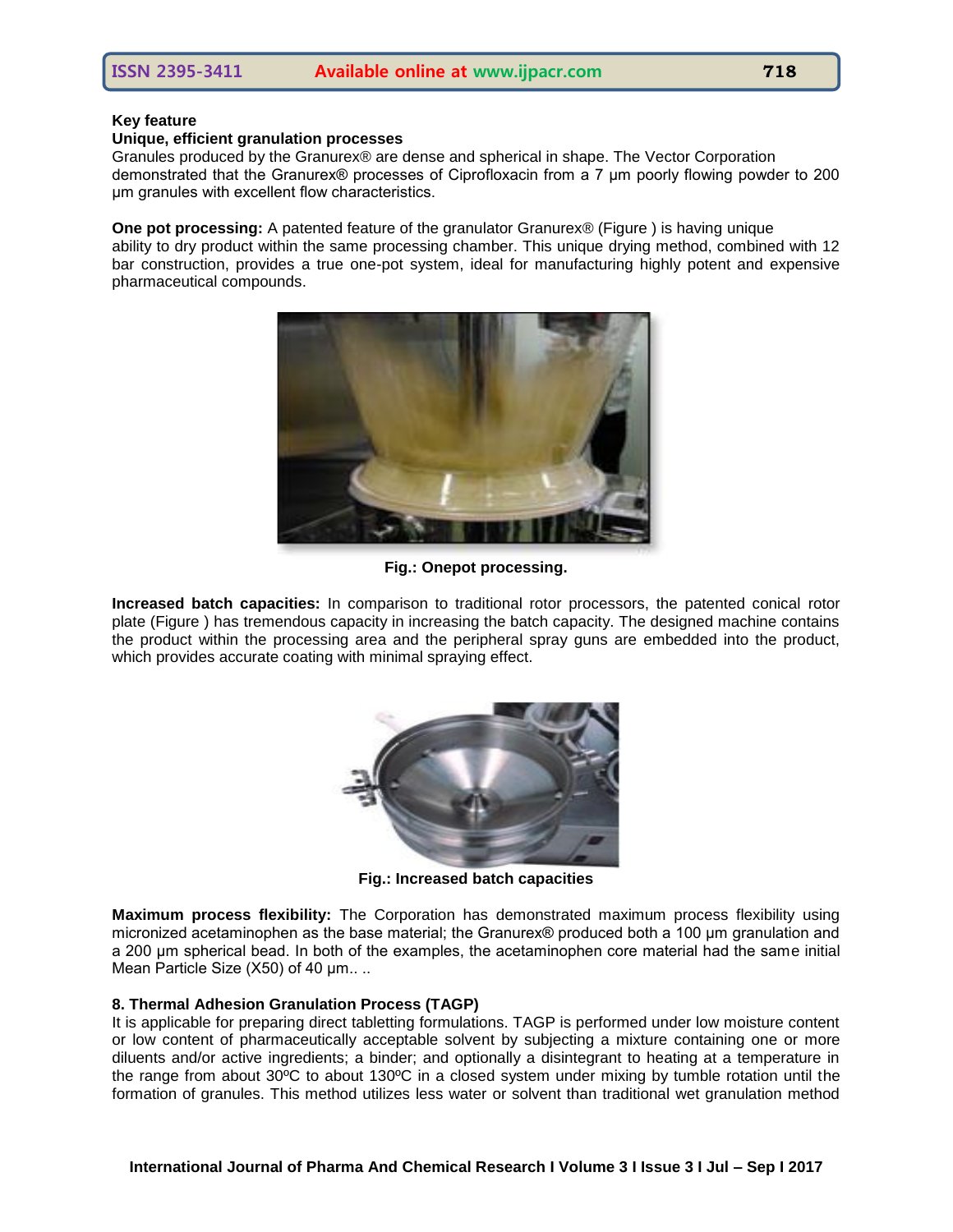31, 32 It provides granules with good flow properties and binding capacity to form tablets of low friability, adequate hardness and have a high uptake capacity for active substances whose tabletting is poor.

In this process, granules are formed during the moist powder under continuous tumble rotation, as the heated powder mass flows with in the container and agglomerates with the aid of the binder. Drying and milling to form the desired granules are unnecessary in the present invention due to the low amount of moisture introduced to the tableting mixture.

Another major advantage of granulating pharmaceutical products in a closed system is that it helps to minimize the generation of dust during powder processing. This technique serves to contain fine-powder active ingredients whose spread or loss from the system is not desirable due to their cost or biological activity.



#### **9. Spheronization**

Spheronization also known as Marumerization.The credentials for development of this technique reserved for Caleva Process Solutions Ltd, UK. It is the process where pellets (size from about 0.5 to 2.0 mm) are produced from mixtures of solids and liquids by the involvement of forming and shaping forces. During this process, extrudates are shaped into rounded or spherical granules. This process was first reported by Reynolds and by Conine and Hadley in 1970.

#### **Advantages of spheronisation relevant to pharmaceutical industries**

- Easy to coat.
- Separation of incompatible drugs.
- Ability to mix pellets with different release rates.
- Reduced risk of dose dumping.
- Reduced risk of local irritation in the gastro-intestinal tract.
- Less variable bio-availability. Particles of 1mm or less behave more like liquids in terms of gastric emptying
- Even distribution over the gastro-intestinal tract.

#### **Process**

#### **Mixing**

The ingredients are generally mixed in either a high-shear granulator or a more simple planetary mixer.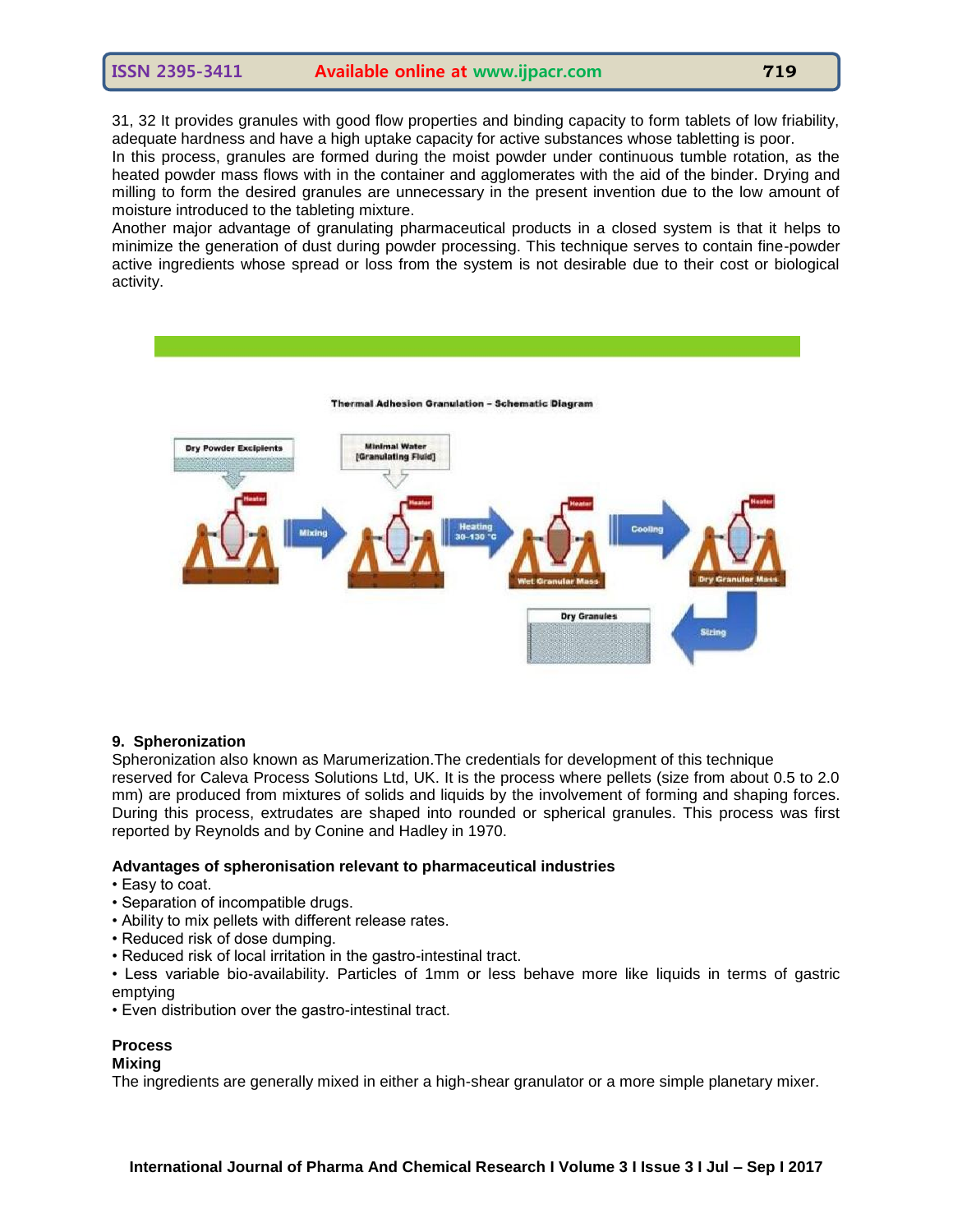# **Extrusion**

The extrusion of the materials is a necessary step prior to spheronization. The size of the spheres is governed by the diameter of the extrudate used for the spheronization process. In a spheronizer, it is possible to obtain spheres with a diameter ranging from about 0.5 mm to 2 mm.

# **Spheronisation**

The ongoing action of particles colliding with the wall and being thrown back to the inside of the

plate creates a "rope-like" movement of product along the bowl wall. The continuous collisions of the particles with the wall and with the friction plate gradually turn the cylindrical segments into spheres, provided that the granules are plastic enough to allow the deformation without being destroyed. When the particles attained the desired spherical shape, the discharge valve of the chamber is opened and the granules (pellets) are discharged by the centrifugal force. The design principle of the spheronizer is relatively simple but additions and adaptations are possibility to change bowl sizes according to the requirements for the development of different batch sizes.

## **Drying**

#### Pellets are dried in a fluid bed drier.

#### **10. Continuous Flow Technology**

This method does not require any liquid to start the chain reaction. In this case granulation is carried out in an inclined drum into which powder is fed at one end and granulate is removed at the other. The process produces granule with surface protected by inactive component that do not harm the sensitive API. CF technology can produce up to 12 tons of granules every day.

#### **Advantages**

- 1. Sensitive APIs are protected.
- 2. Granules and effervescent become less sensitive to humidity and high temperature.
- 3. Granules form extremely stable products.
- 4. No solvent residues in the final products.

#### **CONCLUSION**

This review article majorly focuses on the advanced granulation techniques to produce granules and pellets. Each technology has its own merits and demerits. Selection of method mainly

depends on the ingredient's individual characteristics, sufficient flow properly, compresses, eject, and disintegrate. Choosing a method requires thorough investigation of each ingredient in the formula, the combination of ingredients, and how they work with each other. Then the proper granulation process can be applied.

#### **REFERENCES**

- 1. Aulton M. Phamaceutics: The Science of Dosage Form Design. Edinburgh: Churchill Livingstone, 2000; 15–32.
- 2. Loyd VA, Nicholas GP, Howard CA. Ansel's Pharmaceutical dosage forms and drug delivery systems. Philadelphia: Lippincot williama and wilkins; 2005:186- 204.
- 3. New excipient for moisture activated dry granulation process: spress® B81 pregelatinized starch NF. Available fromhttp://www.pswc2010.org/
- 4. Rawlins EA. Bently's textbook ofpharmaceutics. London: Bailliere tindall;2004:270-71.
- 5. Available from:www.pharmacpedia.com/Tablet:Manufacturing\_methods/Granulation
- 6. Available from:www.atacamalabs.com/technology\_specificity
- 7. Available from: www.atacamalabs.com/pdg
- 8. Available from: www.inpharmatechnologist.com/Product-Categories
- 9. Available from:www.pharmalicensing.com/public/news/viewNews ML/4508
- 10. Chih-ming C, Dhananjaya A, Michael RI,Jeffrey LC. Comparison of moistureactivateddry granulation process withconventional granulation methods for sematilide hydrochloride tablets. Drug DevInd Pharm.1990; 16(3): 379-394.
- 11. Available from:www.dow.com/dowexcipients/resources/application/app\_granulation.htm
- 12. Paul J., Shesky R., Colin K., New foambinder technology from Dow improves granulation process, Pharmaceutical Canada, June 2006;19-22.